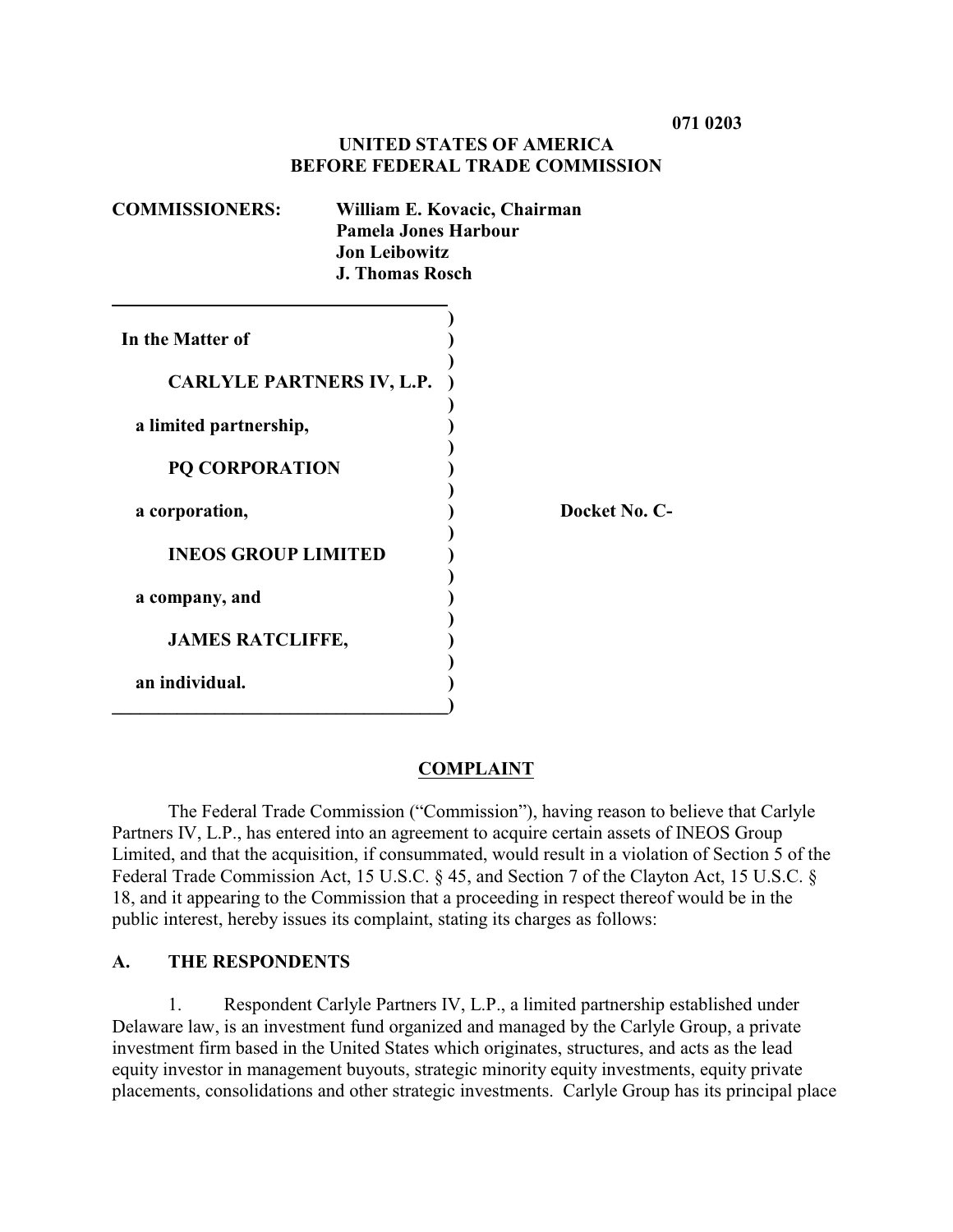of business and offices located at 1001 Pennsylvania Avenue, N.W., Washington, D.C., 20004- 2505.

2. Respondent PQ Corporation is a corporation organized, existing and doing business under and by virtue of the laws of Pennsylvania, with its office and principal place of business located at P.O. Box 840, Valley Forge, Pennsylvania, 19482-0840. Carlyle acquired PQ on July 30, 2007, for approximately \$1.5 billion. PQ manufactures sodium silicate and sodium silicate derivatives worldwide. PQ owns ten sodium silicate manufacturing facilities in the United States.

3. Respondent INEOS Group Limited is a company organized, existing and doing business under and by virtue of the laws of England and Wales, with its office and principal place of business located at Hawkslease, Chapel Lane, Lyndhurst, Hampshire, S043 7FG, United Kingdom. INEOS Group Limited is a global manufacturer of specialty and intermediate chemicals. INEOS Silicas, a wholly owned business of INEOS Group Limited, manufactures sodium silicate and sodium silicate derivatives worldwide. INEOS Silicas operates one sodium silicate manufacturing facility in the United States, located at Joliet, Illinois.

4. Respondent James Ratcliffe is an individual, with an office and principal place of business located at Hawkslease, Chapel Lane, Lyndhurst, Hampshire, S043 7FG, United Kingdom. James Ratcliffe is the controlling shareholder of INEOS Group Limited.

5. At all times relevant herein, Respondents Carlyle, PQ and INEOS have been and are now engaged in commerce, as "commerce" is defined in Section 1 of the Clayton Act, 15 U.S.C. § 12, and are corporations or partnerships whose business is in or affecting commerce as "commerce" is defined in Section 4 of the Federal Trade Commission Act, 15 U.S.C. § 44.

## **B. THE PROPOSED ACQUISITIONS**

6. On October 11, 2007, Carlyle and INEOS entered into an agreement whereby Carlyle will acquire the U.S. silicas assets of INEOS and certain INEOS foreign silicas assets for \$292 million in cash, of which \$60 million will be allocated to the purchase of the U.S. silicas assets. As partial consideration for the sale, Ratcliffe will also acquire 1,928,295 newly-issued shares of Class B common stock of the combined company, valued at \$192.8 million. After the transaction, the new entity will be operated as a joint venture. Carlyle and INEOS will own about 54% and 36% of the combined entity, respectively, with the remaining 10% owned by joint venture management.

#### **C. RELEVANT MARKET**

7. The relevant line of commerce in which to analyze the effects of PQ's proposed acquisition of INEOS is the manufacture, marketing and sale of sodium silicate.

8. Sodium silicate is a stable, organic, environmentally friendly compound characterized by large surface area and variable pore sizes. Sodium silicate has a variety of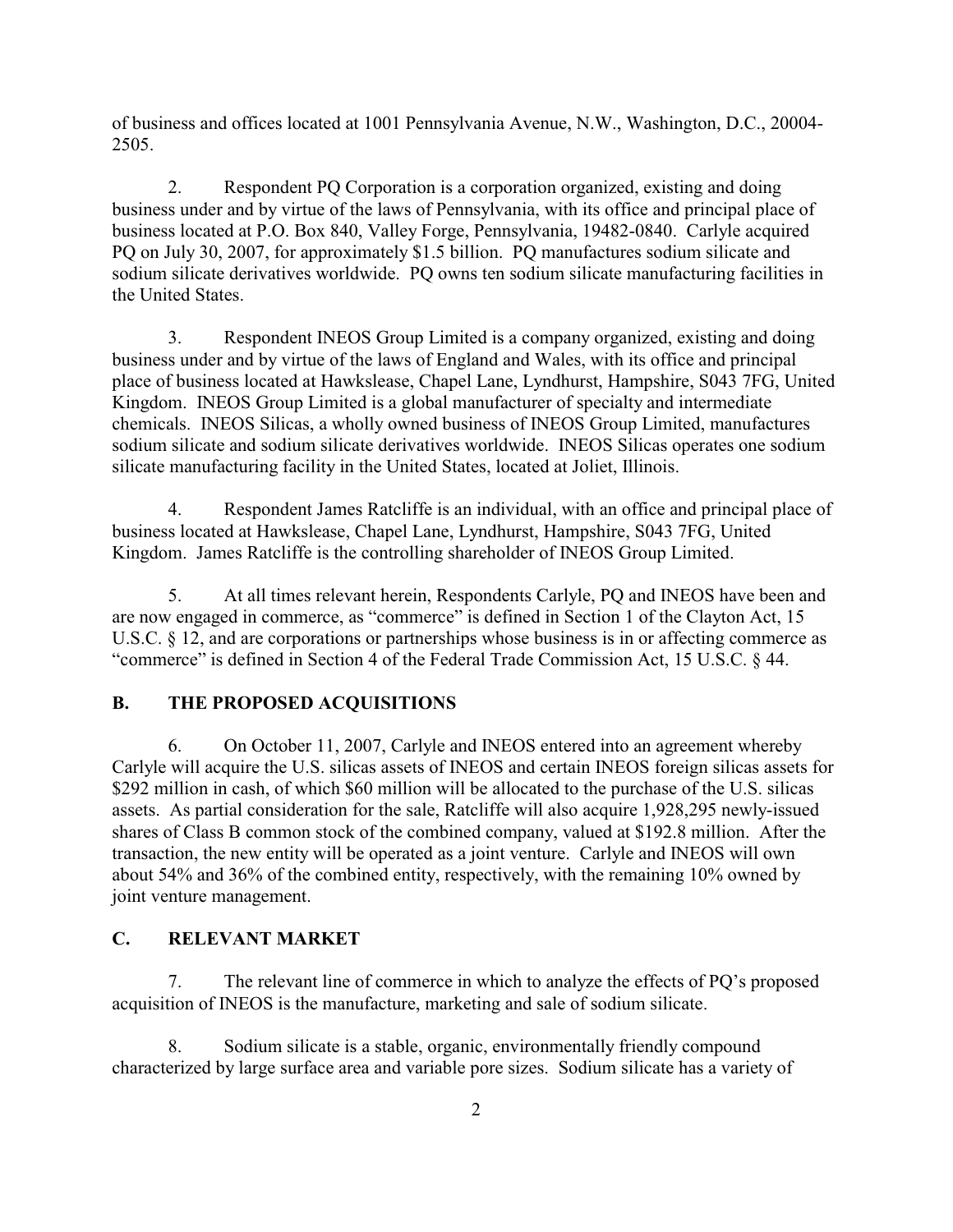direct uses and is also consumed in the production of downstream silicate derivatives, also referred to as silicas. The two largest direct end uses for sodium silicate are detergents and the pulp and paper industry. Detergents also represent the largest market for downstream sodium silicate derivatives, where sodium silicate is a key raw material in detergent zeolites production.

 9. At prevailing relative prices, there is no close substitute for sodium silicate in any of its significant uses. As a result, a small but significant and non-transitory increase in the price of sodium silicate would not lead to a significant reduction in consumption of sodium silicate in any of its significant uses.

10. The relevant geographic market in which to analyze the effects of Carlyle's acquisition of PQ is the Midwest United States. Sodium silicate, which is almost always sold in the United States in aqueous solution form that is about 65% water, exhibits strong regional markets because of high transportation costs relative to the value of the product. The effective shipping radius from any given plant is about 300 miles. There are virtually no shipments of sodium silicate into the Midwest United States from outside of that region.

# **D. MARKET STRUCTURE**

11. The Midwest U.S. market for sodium silicate is highly concentrated, with only four competitors. The competitors are PQ Corporation, Occidental Chemical Corporation, INEOS Group Limited, and W.R. Grace & Company. The acquisition would reduce the number of competitors from four to three, and would combine the largest competitor PQ with the third largest competitor INEOS, with 50% and 12% market shares as measured by plant capacity, respectively. The Herfindahl-Hirschman Index in this market would increase by 1181, to 4674.

12. INEOS has one U.S. sodium silicate plant located in Joliet, Illinois.

13. PQ has four U.S. sodium silicate plants within a 300 mile radius of INEOS' Joliet, Illinois, plant, located respectively in Gurnee, Illinois; St. Louis, Missouri; Utica, Illinois; and Jeffersonville, Indiana.

14. Occidental Chemical Corporation has two sodium silicate plants within a 300 mile radius of INEOS' Joliet, Illinois, plant, located respectively in Cincinnati, Ohio, and Chicago, Illinois.

15. W.R. Grace & Company has one sodium silicate plant within a 300 miles radius of INEOS' Joliet plant, located in East Chicago, Indiana.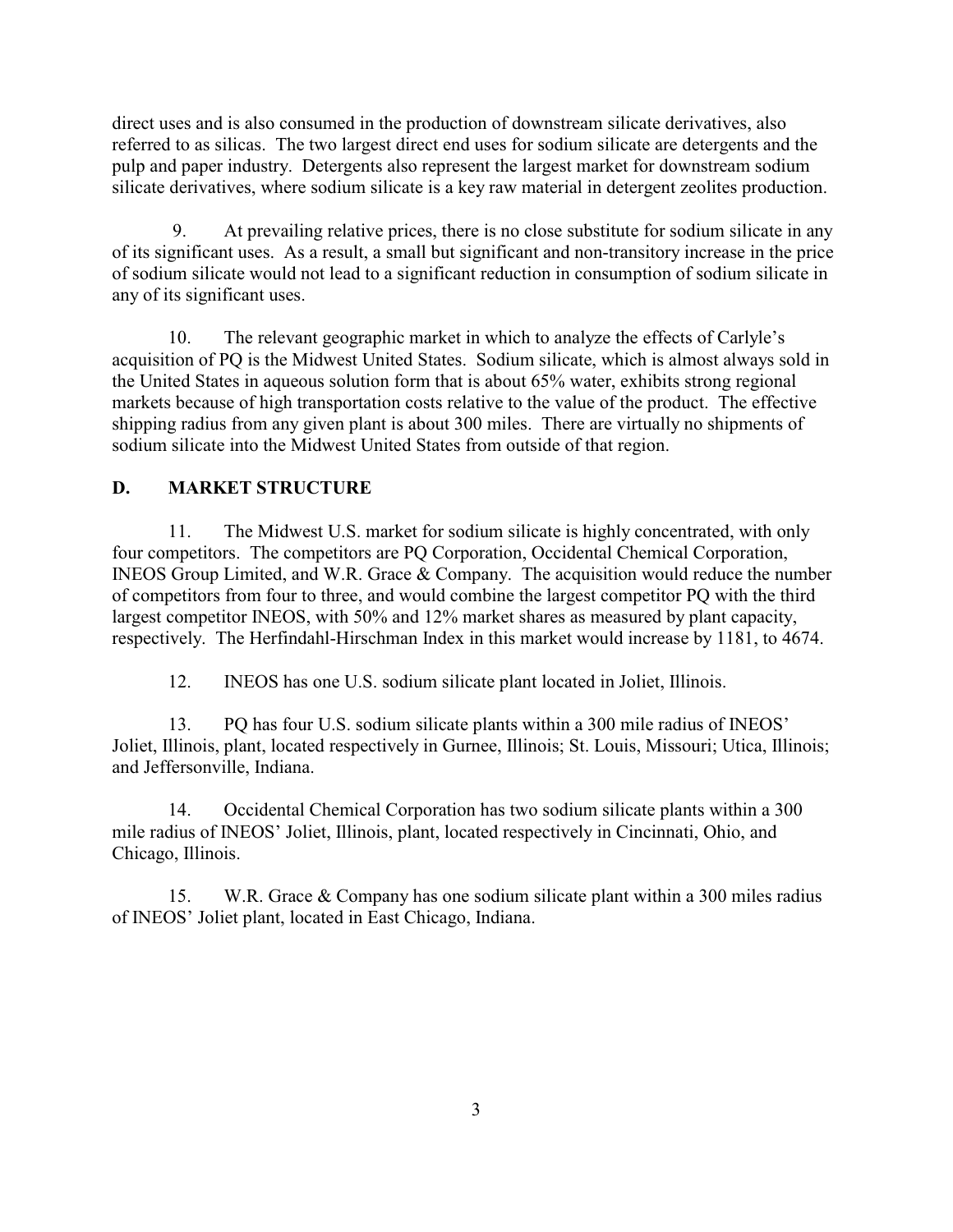# **E. CONDITIONS OF ENTRY**

16. *De novo* entry or fringe expansion into the relevant market would require a substantial sunk investment and a significant period of time, such that new entry would be neither timely, likely, nor sufficient.

17. The minimum viable scale for a sodium silicate production facility using prevailing technology is high relative to market size. Construction of such a facility requires a large expenditure. A facility built to produce sodium silicate has no other potential use, and therefore the substantial expenditure required to build the facility would be lost if the entrant subsequently exited the market. Because of the preceding conditions, entry would be unlikely to deter or defeat anticompetitive behavior. In any case, entry would take longer than two years.

## **F. MARKET CHARACTERISTICS THAT FACILITATE COORDINATED INTERACTION**

18. The characteristics of the market for sodium silicate facilitate coordinated interaction among producers, to the detriment of the purchasers of this product. Among such characteristics are:

- a. The Midwest U.S. market for sodium silicate is highly concentrated;
- b. Sodium silicate is a homogeneous product that is purchased primarily on the basis of price;
- c. Reliable pricing information is available from customers, and from PQ, the market leader, due to PQ's practice of publicly announcing price increases; and
- d. There is a high level of mutual interdependence among producers.

# **G. EFFECTS OF THE PROPOSED ACQUISITION**

19. The effect of the Acquisition may be substantially to lessen competition and to tend to create a monopoly in the relevant market in violation of Section 7 of the Clayton Act, as amended, 15 U.S.C. § 18, and Section 5 of the FTC Act, as amended, 15 U.S.C. § 45, in the following ways, among others:

- a. It will substantially increase concentration in the market for sodium silicate;
- b. It will significantly enhance the likelihood of coordinated interaction in the relevant market among the competitors in the manufacture and sale of sodium silicate;